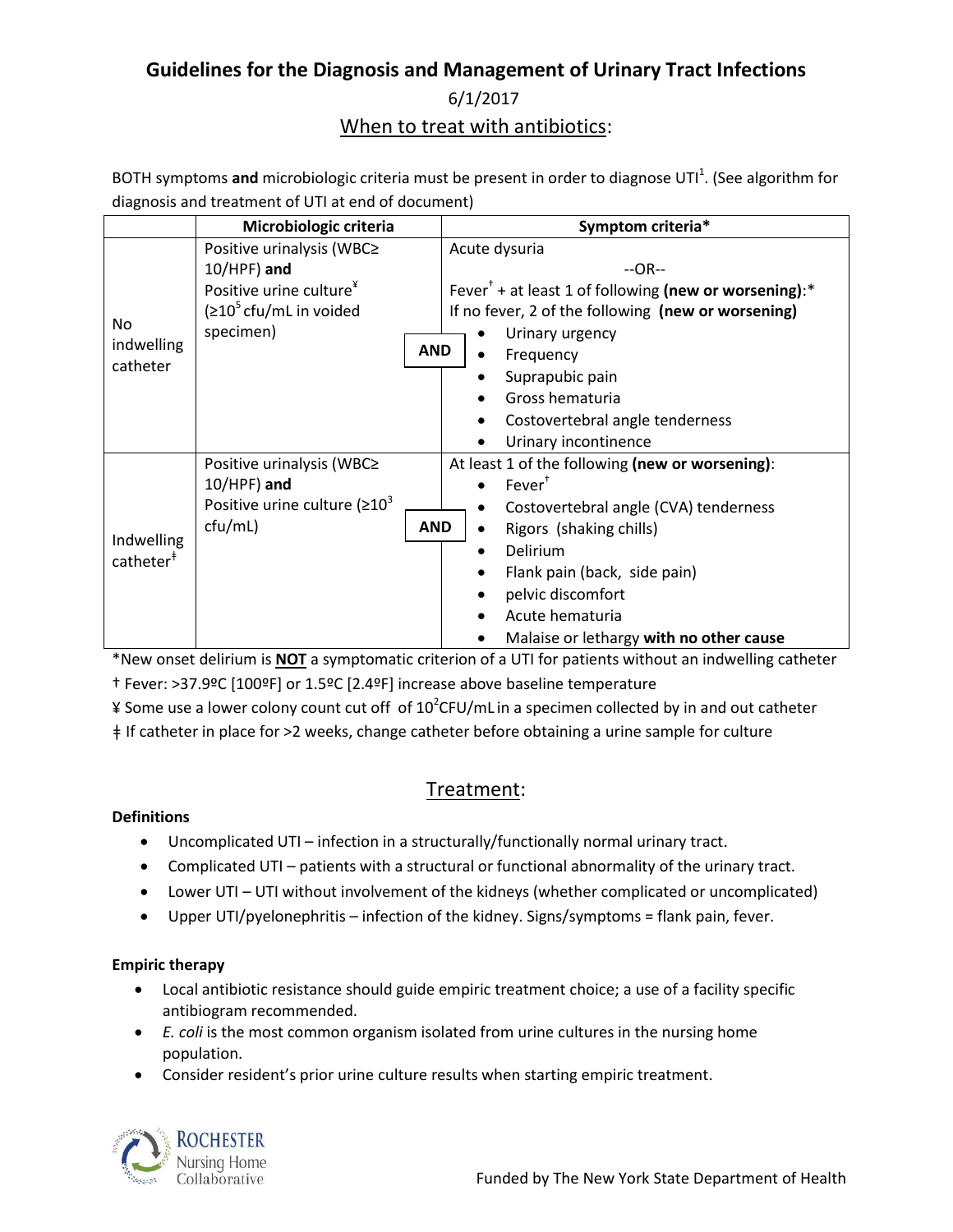| Severely ill patients (high fever, shaking chills, hypotension, etc.) |                         |                                                                       |  |  |  |  |
|-----------------------------------------------------------------------|-------------------------|-----------------------------------------------------------------------|--|--|--|--|
|                                                                       | <b>Agent</b>            | <b>Notes</b>                                                          |  |  |  |  |
| $1st$ line                                                            | Ceftriaxone             | Can be used safely in patients with mild penicillin<br>$\bullet$      |  |  |  |  |
|                                                                       |                         | allergy (i.e. rash), cross-reactivity very low <sup>2</sup>           |  |  |  |  |
|                                                                       | Gentamicin              | ONLY in patients who need parenteral therapy and have<br>$\bullet$    |  |  |  |  |
| $2nd$ line                                                            |                         | severe IgE mediated penicillin allergy                                |  |  |  |  |
|                                                                       |                         | Significant nephrotoxicity/ototoxicity concerns                       |  |  |  |  |
| Cystitis <sup>*</sup> /Lower UTI (complicated or uncomplicated)       |                         |                                                                       |  |  |  |  |
|                                                                       | <b>Agent</b>            | <b>Notes</b>                                                          |  |  |  |  |
|                                                                       | Nitrofurantoin          | Most active agent against E. coli<br>$\bullet$                        |  |  |  |  |
|                                                                       |                         | Avoid if CrCl < 30 mL/min                                             |  |  |  |  |
|                                                                       |                         | Avoid if systemic signs of infection/suspicion of                     |  |  |  |  |
|                                                                       |                         | pyelonephritis or prostatitis                                         |  |  |  |  |
|                                                                       |                         | <b>Does not cover Proteus</b>                                         |  |  |  |  |
| $1st$ line                                                            |                         | Do not use for empiric treatment if resistance >20%<br>$\bullet$      |  |  |  |  |
|                                                                       | TMP-SMX                 | Drug-drug interactions with warfarin                                  |  |  |  |  |
|                                                                       |                         | Monitor potassium level if concomitant use of                         |  |  |  |  |
|                                                                       |                         | spironolactone, angiotensin-converting enzyme                         |  |  |  |  |
|                                                                       |                         | inhibitors (ACEIs), angiotensin receptor blockers (ARBs)              |  |  |  |  |
|                                                                       |                         | Renal dose adjustments, avoid if CrCl < 15 mL/min                     |  |  |  |  |
| $2nd$ line                                                            | Cephalexin              | Active against E. coli, Proteus, and Klebsiella<br>$\bullet$          |  |  |  |  |
|                                                                       | Fosfomycin <sup>+</sup> | Active against E. coli, Enterococcus. Is also active<br>$\bullet$     |  |  |  |  |
| 3rd line                                                              |                         | against ESBL positive E. coli. Fosfomycin susceptibility              |  |  |  |  |
|                                                                       |                         | tests recommended.                                                    |  |  |  |  |
| <b>Pyelonephritis/ Upper UTI</b>                                      |                         |                                                                       |  |  |  |  |
|                                                                       | <b>Agent</b>            | <b>Notes</b>                                                          |  |  |  |  |
| $1st$ line                                                            | <b>TMP-SMX</b>          | Patient should receive 1 dose of IV/IM ceftriaxone prior<br>$\bullet$ |  |  |  |  |
|                                                                       |                         | to starting oral therapy                                              |  |  |  |  |
|                                                                       |                         | Do not use for empiric treatment if resistance >20%                   |  |  |  |  |
| $2nd$ line                                                            | Ciprofloxacin           | If patient unable to tolerate Bactrim<br>$\bullet$                    |  |  |  |  |
| $3^{\text{rd}}$ line                                                  | Beta-lactams            | Data suggests that oral beta-lactams are inferior to<br>$\bullet$     |  |  |  |  |
|                                                                       |                         | Bactrim or fluoroquinolones for pyelonephritis <sup>3</sup>           |  |  |  |  |
|                                                                       |                         | Initial dose of IV/IM ceftriaxone and longer treatment<br>$\bullet$   |  |  |  |  |
|                                                                       |                         | duration of 10-14 days are recommended                                |  |  |  |  |

\*Due to high levels of resistance in *E. coli* and high risk of *C. diff* infection, fluoroquinolones should be avoided for empiric therapy of cystitis

†**Fosfomycin has poor insurance coverage**

**Streamlined therapy** (pending susceptibility results)

| Organism            | <b>Recommended antimicrobials</b>                                              |
|---------------------|--------------------------------------------------------------------------------|
| Candida             | Usually responds to replacement of urinary catheter without antifungal therapy |
| <b>Citrobacter</b>  | Nitrofurantoin, TMP-SMX                                                        |
| E. coli             | Nitrofurantoin, TMP-SMX                                                        |
| <b>Enterobacter</b> | TMP-SMX, ciprofloxacin                                                         |
| <b>Enterococcus</b> | Nitrofurantoin, amoxicillin                                                    |
| <b>Klebsiella</b>   | TMP-SMX, cephalexin                                                            |
| <b>Proteus</b>      | TMP-SMX, cephalexin                                                            |
| <b>Pseudomonas</b>  | Ciprofloxacin                                                                  |

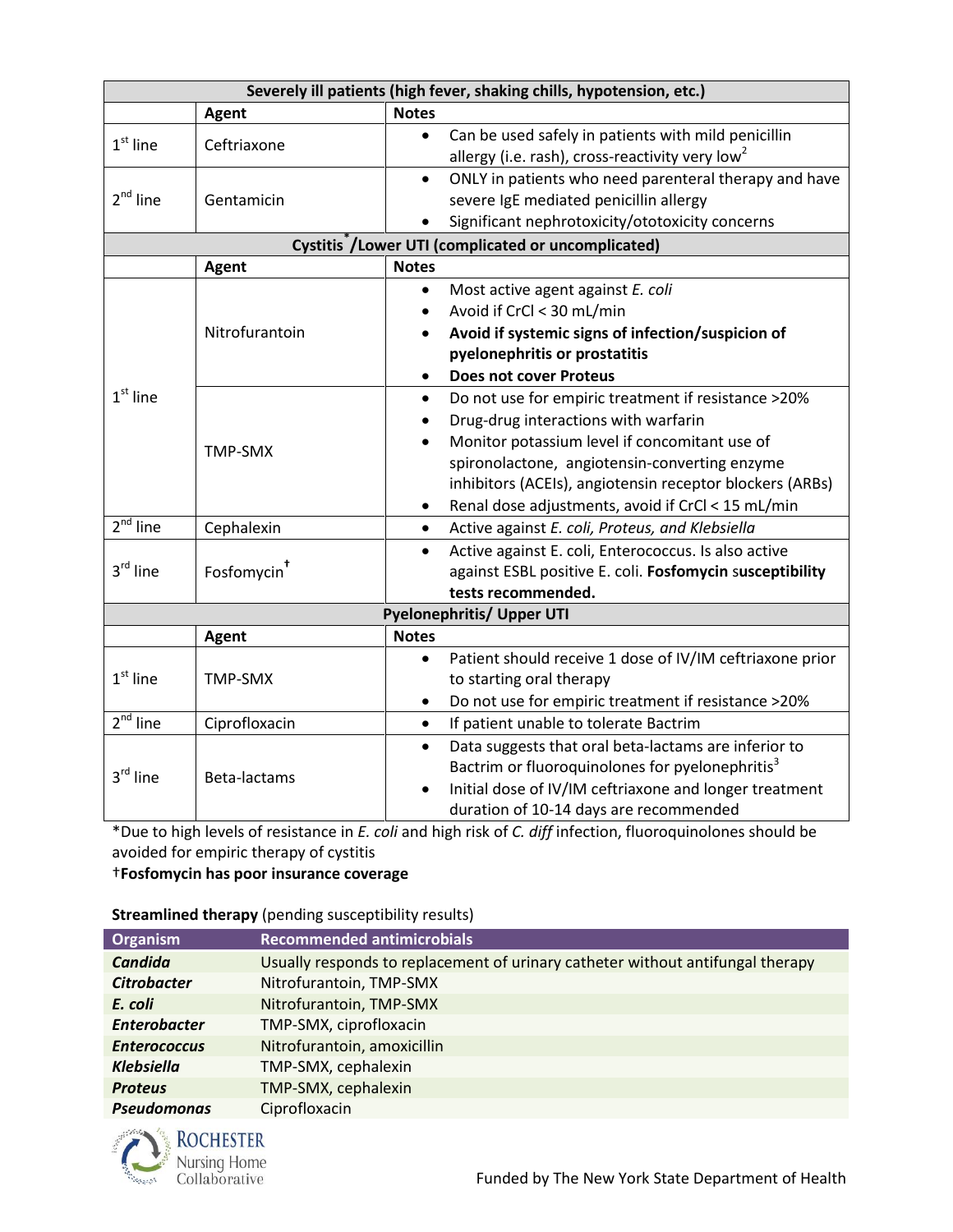#### **Targeted therapy**

- Most narrow agent to which the organism is susceptible should be selected
- Above empiric agents are still preferred if organism is susceptible
- Fluoroquinolones should be avoided for uncomplicated cystitis unless there are no other options
- Empiric antibiotics should be discontinued if urine culture is negative.

#### **Dosing**

| Drug                  | Dose                                     | Renal adjustment                        |
|-----------------------|------------------------------------------|-----------------------------------------|
| <b>Amoxicillin</b>    | 500mg PO TID                             | CrCl 10-50 mL/min: 500mg BID            |
|                       |                                          | CrCl < 10 mL/min: 500mg once daily      |
| <b>Ceftriaxone</b>    | 1g IM/IV q24h                            | None                                    |
| Cefpodoxime           | 100mg PO BID (cystitis)                  | CrCl < 30 mL/min: Administer once daily |
|                       | 200mg PO BID (pyelonephritis)            |                                         |
| Cephalexin            | 500mg PO BID (cystitis)                  | CrCl 10-50 mL/min: max dose 500mg TID   |
|                       | 500mg PO QID (complicated)               | CrCl < 10 mL/min: 500mg once daily      |
| Ciprofloxacin         | 250mg PO BID (uncomplicated cystitis)    | CrCl < 30 mL/min: Administer once daily |
|                       | 500mg PO BID (pyelonephritis)            |                                         |
|                       | 400mg IV BID (severely ill)              |                                         |
| <b>Doxycycline</b>    | 100mg PO BID                             | None                                    |
| <b>Fluconazole</b>    | 200mg PO once daily                      | CrCl < 50 mL/min: 100mg once daily      |
| Gentamicin*           | $\leq$ 60kg: 60mg IM/IV q24h             | CrCl < 30 mL/min: use caution, may need |
|                       | 61-80kg: 80mg IM/IV q24h                 | prolonged dosing intervals              |
|                       | ≥81kg: 100-120mg IM/IV q24h (1           |                                         |
|                       | $mg/kg$ )                                |                                         |
| Levofloxacin          | 250mg PO q24h (cystitis)                 | None                                    |
|                       | 750mg PO p 24hrs (pyelonephritis)        | CrCl< 20-49 mL/min 750 mg q 48 hrs      |
|                       |                                          | CrCl 10-20 mL 750 mg then 500 mq q 48   |
|                       |                                          | hrs                                     |
| <b>Nitrofurantoin</b> | 100mg PO BID                             | CrCl < 30 mL/min: avoid $4-5$           |
| (Macrobid)            |                                          |                                         |
| <b>TMP-SMX</b>        | 1 SS tab bid (preferred in older adults) | CrCl 15-30 mL/min: 1 DS tab once daily  |
|                       | 1 DS tab (800-160mg) PO BID (for         | --OR--1 SS tab BID                      |
|                       | normal CrCL)                             | CrCl < 15 mL/min: avoid                 |
| Fosfomycin            | 3-g sachet in a single dose              | None                                    |
|                       | 3 g sachet every 48-72 hours for         |                                         |
|                       | complicated UTI                          |                                         |

#### **Duration of therapy**

- Lower UTI/Cystitis $^{3,6}$ :
	- o Bactrim or fluoroquinolones: 3 days
	- o Nitrofurantoin, β lactam: 5 days
- Upper UTI/Pyelonephritis $6,7$ :
	- o 7 days if patient improves rapidly
	- o 10-14 days if patient has delayed response
- Catheter related  $UTI^2$ :
	- o 7 days if rapid improvement
	- o 10-14 days if delayed response

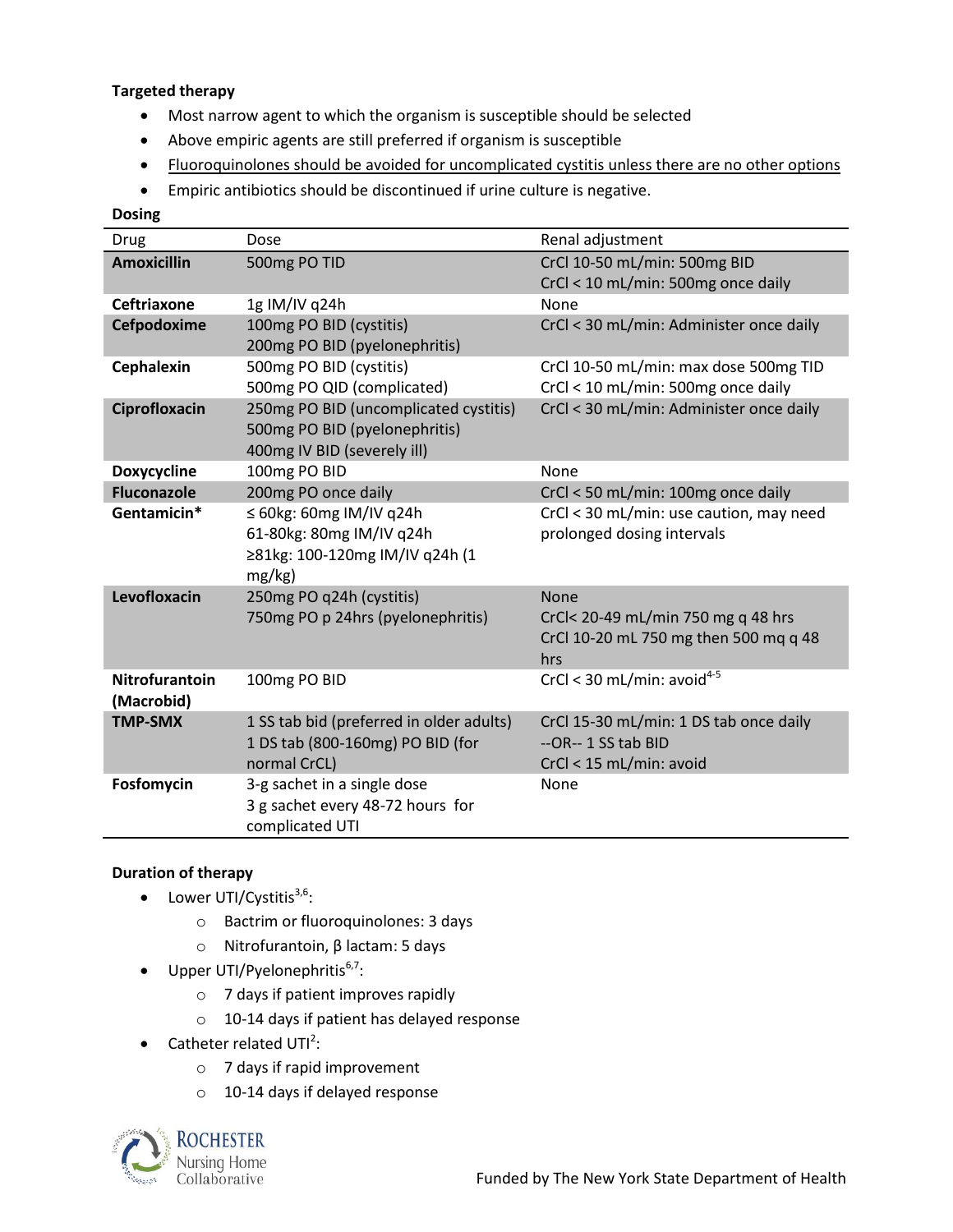#### **References**

<span id="page-3-0"></span>1. Loeb M, Bentley DW, Bradley S, et al. Development of minimum criteria for the initiation of antibiotics in residents of long-term-care facilities: results of a consensus conference. Infection control and hospital epidemiology : the official journal of the Society of Hospital Epidemiologists of America 2001;22:120-4

2. Hooton TM, Bradley SF, Cardenas DD, et al. Diagnosis, prevention, and treatment of catheterassociated urinary tract infection in adults: 2009 International Clinical Practice Guidelines from the Infectious Diseases Society of America. Clin Infect Dis 2010;50:625-663

<span id="page-3-1"></span>2. Campagna JD, Bond MC, Schabelman E, Hayes BD. The use of cephalosporins in penicillin-allergic patients: a literature review. The Journal of emergency medicine 2012;42:612-20

<span id="page-3-2"></span>3. Gupta K, Hooton TM, Naber KG, et al. International clinical practice guidelines for the treatment of acute uncomplicated cystitis and pyelonephritis in women: A 2010 update by the Infectious Diseases Society of America and the European Society for Microbiology and Infectious Diseases. Clinical infectious diseases : an official publication of the Infectious Diseases Society of America 2011;52:e103-20

<span id="page-3-3"></span>4. Oplinger M, Andrews CO. Nitrofurantoin contraindication in patients with a creatinine clearance below 60 mL/min: looking for the evidence. The Annals of pharmacotherapy 2013;47:106-11.5

5. American Geriatrics Society 2015 Updated Beers Criteria for Potentially Inappropriate Medication Use in Older Adults. JAGS 2015

6. Nicolle LE. Urinary tract infection in the elderly Clin Geriatr Med 2009 (25): 423-436

7. Drekonja EM et al. Urinary Tract Infection in Male Veterans Treatment Patterns and Outcomes. JAMA Intern Med. 2013; 173(1):62-68

8. Crnich CJ, Drinka P. Improving the Management of Urinary Tract Infections in Nursing Homes: It's Time to Stop the Tail From Wagging the Dog.

http://www.managedhealthcareconnect.com/article/improving-management-urinary-tract-infectionsnursing-homes-it-s-time-stop-tail-wagging-dog